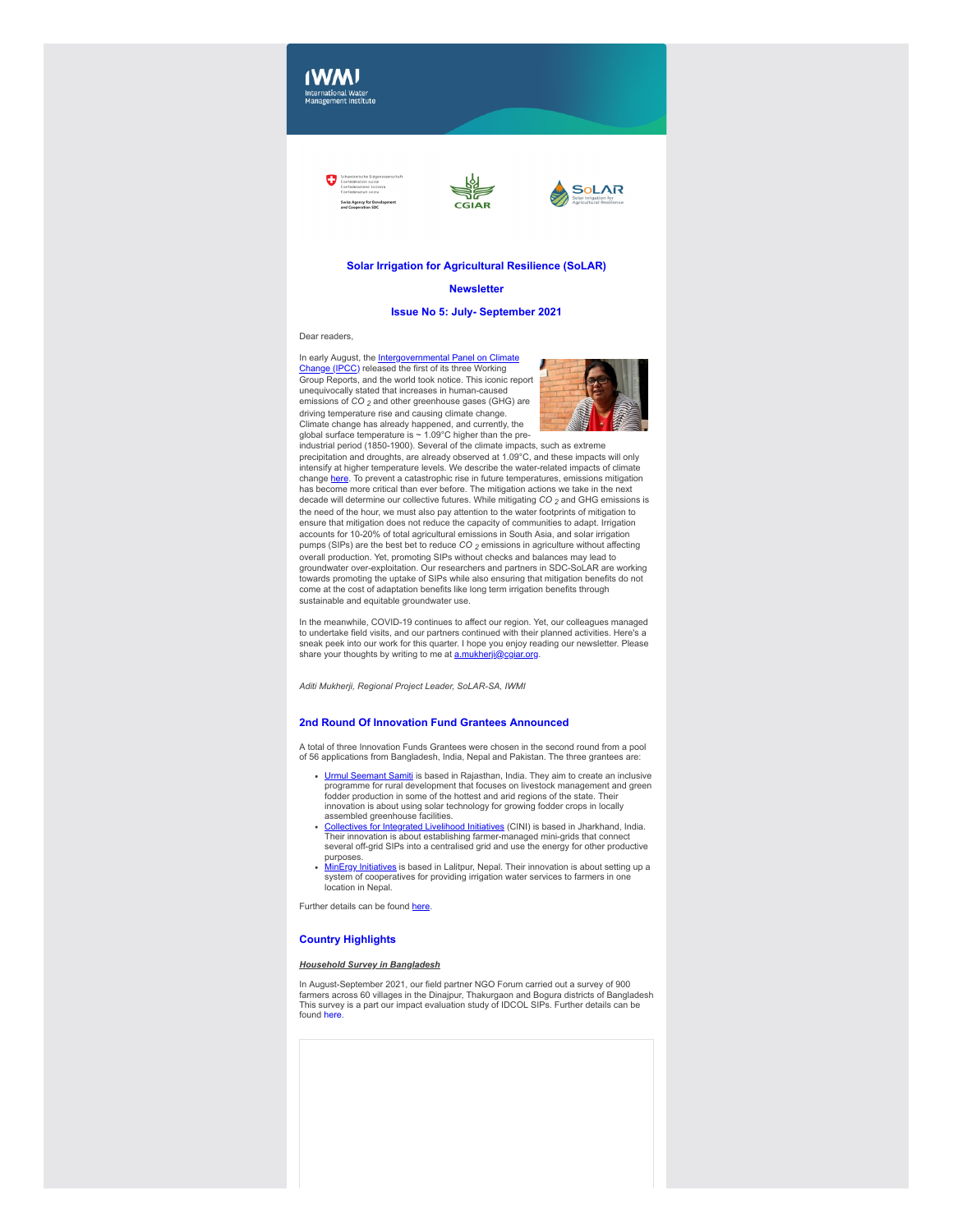

*Enumerators at a SIP site in Bangladesh. Photo: NGO Forum*

### *Field Visits in India*

In July 2021, IWMI-Delhi researchers visited four feeders in Gujarat's Botad and Anand districts. The purpose of these visits was to assess the pilot installation of instruments for measuring groundwater extraction by farmers and test the Standard Operating Procedure (SOP) developed for monthly groundwater monitoring. Further details can be found [here.](https://clt1364917.bmetrack.com/c/l?u=CB7C3E0&e=12F0B9F&c=14D3B5&t=1&email=rCl6ZXzNdYXAlaa8rt3zZVChLVqEDDIg&seq=1)



*A farmer cleaning solar panels at Parmeshwar Feeder, Botad, Gujarat. Photo: Yashodha Yashodha/IWMI*

# *IWMI Enters into Agreement with ATREE*

[IWMI signed an agreement with the Bengaluru-based Ashoka Trust for Research in](https://clt1364917.bmetrack.com/c/l?u=CDF411B&e=12F0B9F&c=14D3B5&t=1&email=rCl6ZXzNdYXAlaa8rt3zZVChLVqEDDIg&seq=1)<br>Ecology and Environment (ATREE). ATREE will help map regions that are best suited for<br>solar irrigation in India. Further details can be found h

#### *3rd CMPC India meeting held*

The third Country Project Management Committee (C-PMC) meeting for India was held<br>virtually on the 14th of September 2021. Further details can be found <u>here</u>.



*A glimpse from 3rd CPMC India Meeting Photo: Aditi Sanjay/IWMI*

#### *IWMI Enters into Partnership with IRMA*

To augment IWMI's efforts in providing climate-friendly solutions at the intersection of water, energy and food security, IWMI signed an agreement with the <u>Institute of Rural</u><br>Management Anand (IRMA). The IRMA Water Centr

*Feasibility Survey for Solar Micro-Grid in Nepal*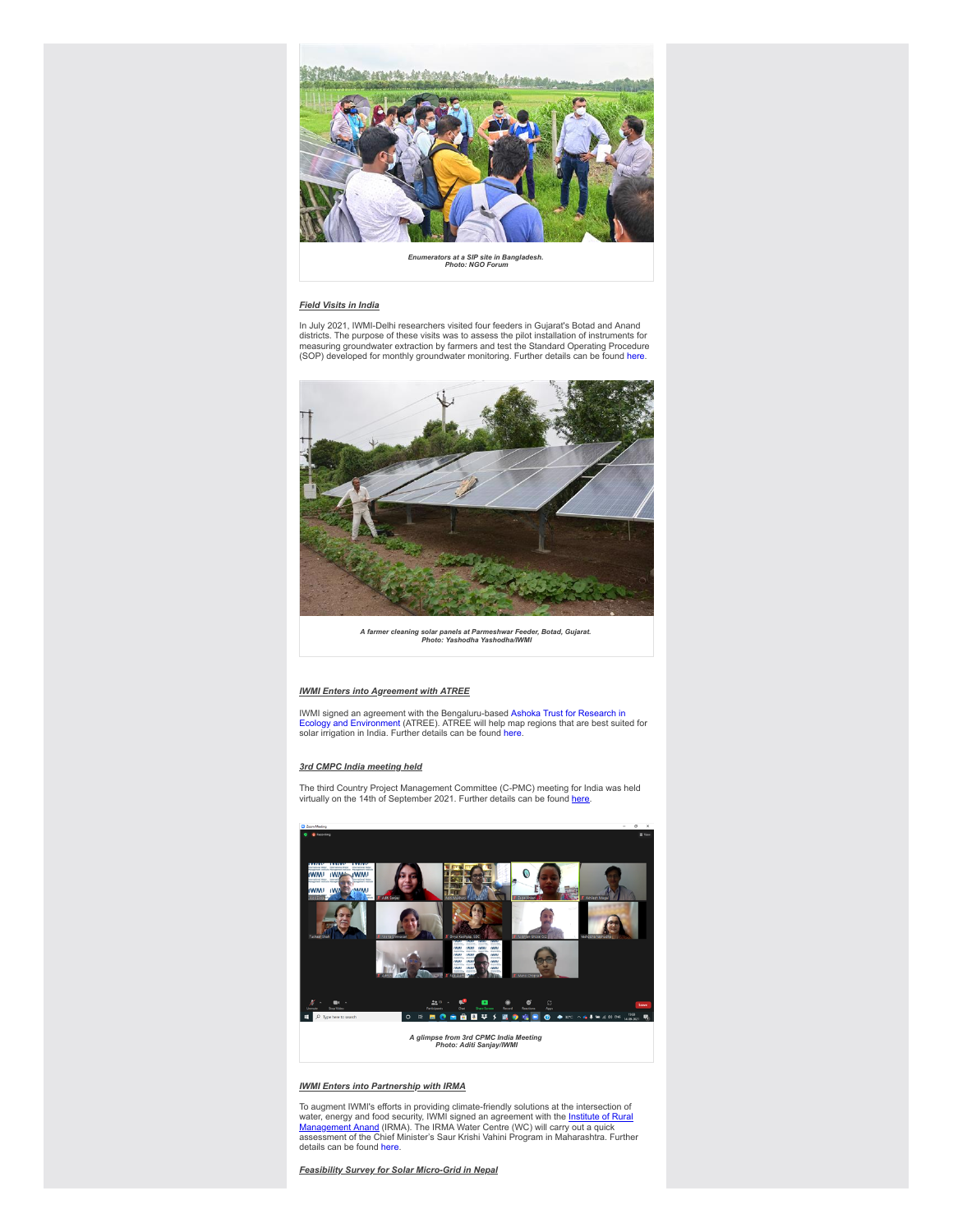IWMI conducted a survey at two sites in Nepal Tarai to assess the feasibility of installing a micro-grid connected SIP as a part of the ongoing SDC-SoLAR project in Nepal. The site at the Chhipaharmai Rural Municipality (RM) in Parsa was found to be a potential site<br>based on the feasibility survey. Further details can be found [here.](https://clt1364917.bmetrack.com/c/l?u=CB7C3E3&e=12F0B9F&c=14D3B5&t=1&email=rCl6ZXzNdYXAlaa8rt3zZVChLVqEDDIg&seq=1)



*An interview session with partner officials at Nepal. Photo: Shisher Shrestha/IWMI*

## *Rapid Enumeration of Farmers in Pakistan*

624 farmers who used solar and diesel pumps were interviewed during a rapid enumeration survey in the districts of Chakwal, Jhang and Rahim Yar Khan in the Punjab province of Pakistan. The objective was to understand the difference between farmers who use SIPs and diesel pumps on several indicators. This quick enumeration study will form the basis of a detailed survey of farmers which will be carried out during the rabi season of 2021. Further details can be found [here.](https://clt1364917.bmetrack.com/c/l?u=CE566DC&e=12F0B9F&c=14D3B5&t=1&email=rCl6ZXzNdYXAlaa8rt3zZVChLVqEDDIg&seq=1)

#### **What keeps the IWMI- SoLAR staff busy?**

*Here's what Shisher Shrestha (National Researcher-Renewable Energy, Water & Climate Change) at IWMI-Nepal has to say*

#### **What is your role in the project?**

As the Country Lead for the SDC-SoLAR project in Nepal, I am involved in the overall progress of the activities. I support the team members to keep track of the signs of progress and deliverables, and I also lead the gridconnection pilot in the country with an aim to train SIP technicians frequently



**What are the important policy questions that your country team is trying to answer?** The work that we are doing under the SoLAR project in Nepal aims to answer two broad policy questions, i.e.,

- What are the impacts of the SIP program and the investment made by the government in subsidising SIPs? How can we improve the program to make the subsidies accessible for the poor and marginalised groups? What can be done to ensure that the currently installed SIPs does not become
- obsolete once the farmers have access to the grid in the future? How can gridconnection of these off-grid SIPs aim to provide the farmers with an additional source of income through net-metering while addressing the groundwater sustainability issues, and improve the Capacity Utilisation of these SIPs?

# **What keeps you motivated?**

One of my main motivations for working on this project is that my work could lead to positive policy changes that would help in improving access to SIP for the poor and marginalised farmers. The project findings are directly fed to the government policymakers to improve upon the program.

# **What keeps SoLAR partners engaged?**

*Here's what Anjali Neelakantan, from ATREE, our valuable partner of the SoLAR project, has to say*

#### **How can this project contribute to the mission of your organisation?**

The [Centre For Social & Environmental Innovation](https://clt1364917.bmetrack.com/c/l?u=CE92763&e=12F0B9F&c=14D3B5&t=1&email=rCl6ZXzNdYXAlaa8rt3zZVChLVqEDDIg&seq=1) or CSEI's food futures initiative aims to improve farmers' income through regenerative agricultural practices, including practices that don't deplete soil quality or groundwater resources. Through this project with IWMI, we are answering that question for solar irrigation - how is the introduction of solar irrigation likely to



impact groundwater (GW) abstraction, and how is the ratio of electricity generated versus groundwater pumped likely to change with different feed-in tariffs (FiTs). As solar irrigation projects go to scale across multiple states, answering this question will allow us to implement solar irrigation projects in the right locations with the right FiTs without depleting groundwater resources.

**Which component of the project are you most excited about?**